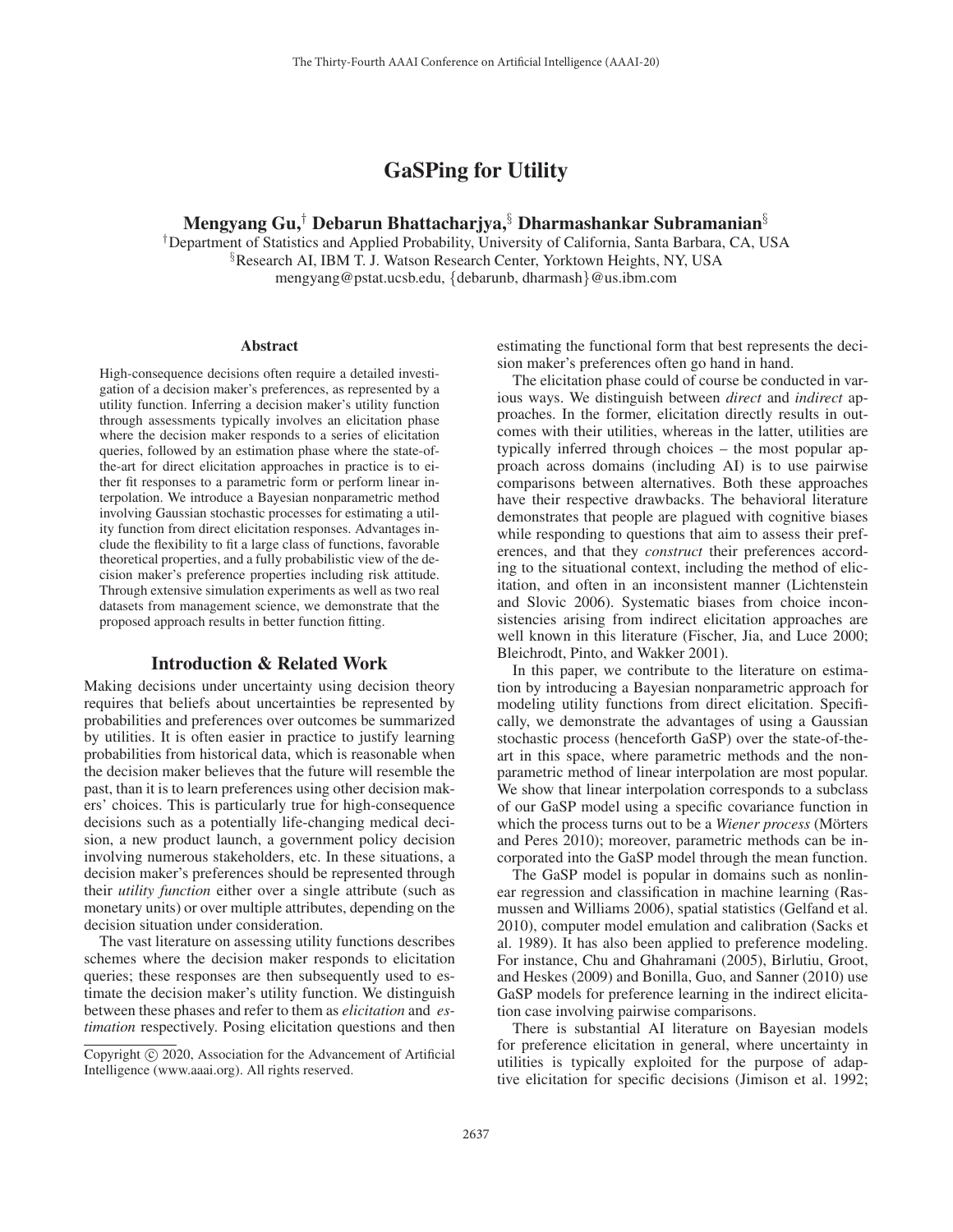Poh and Horvitz 1993; Chajewska, Koller, and Parr 2000; Boutilier 2002; Bhattacharjya and Kephart 2014). In contrast, our work is based on direct elicitation schemes, where the observations are assessed tuples (see Definition 2 for details). Direct elicitation is more popular in areas such as operations research, behavioral economics and management science, see e.g. Farquhar (1984). To the best of our knowledge, we are not aware of GaSP being deployed for such schemes, and it appears that direct elicitation has not been actively explored in the AI community, barring early work such as Chajewska, Koller, and Parr (2000).

Contributions. This work can be viewed as an application of AI/ML to an important problem in management science – utility elicitation & estimation. A fundamental challenge is that the number of assessed queries is often very small, since elicitation burden increases significantly and responses become less reliable when more questions are posed. Here we propose a robust estimation approach using GaSP models that quantify uncertainty associated with the utility elicitation process. While the application of GaSP to the problem is relatively straightforward, our novel contributions include showing that our method: 1) effectively handles limited observations through use of the Matérn kernel and robust posterior mode estimation, 2) generalizes linear interpolation, which is most widely used in practice, 3) more accurately assesses risk attitudes of decision makers, 4) reduces predictive error in comparison with baseline approaches, including a new strong baseline, and 5) is also applicable for multi-attribute problems. We conduct experiments with synthetic data, and perhaps more importantly, with real-world data from the management science literature.

#### Utility Elicitation

Consider outcomes  $x$  in a separable metric space  $\mathcal{X}$  (e.g.  $\mathbb{R}^n$ ). Debreu (1954) showed that preferences over uncertain outcomes in such a space are complete, transitive and continuous in  $X$  iff there exists a continuous utility function representation  $U : \mathcal{X} \to \mathbb{R}$ . Since people often provide inconsistent responses to queries, a decision maker's utility function  $U$  should perhaps be considered an approximate representation of their preferences; for this and other reasons we shall discuss shortly, we make the following distinction:

Definition 1 (Noise-free vs. noisy assessment) *When a decision maker answers all the preference elicitation questions consistently with the same underlying (and typically unknown) utility function, the assessment is said to be noisefree, otherwise it is noisy.*

The notion of a 'true' underlying utility function can be viewed as a theoretical construct and one that is often discussed in the literature. One could model the uncertainty in preference elicitation responses as a random response error to a systematic component or to treat the utility function as inherently stochastic. Making a noise-related distinction enables us to express different sources of uncertainty in the elicitation process. One source of uncertainty is prediction uncertainty, representing the system's uncertainty about the decision maker's utility at an unassessed **x**. The second

source of uncertainty depends on the decision maker – when they consistently answer questions with the same underlying utility function, the elicited utility  $u(\mathbf{x})$  is identical to  $U(\mathbf{x})$ at each assessed **x**. We refer to an estimation method that agrees with the elicited utility at each assessed **x** as an *interpolator*. It is ideal for a method to be an interpolator for a consistent decision maker. Note that the second source of uncertainty only appears when decision makers do not answer questions consistently, leading to noisy assessments.

Preference elicitation for decision making under risk is typically conducted using *gambles*. Consider gamble  $(\mathbf{x}_a, p; \mathbf{x}_b)$  that results in outcome  $\mathbf{x}_a$  with probability p and outcome  $x_b$  with probability  $1 - p$ , where  $x_a, x_b \in \mathcal{X}$ . In an elicitation query, the decision maker must evaluate two or more gambles presented to them, e.g. they may be asked to compare gamble  $(\mathbf{x}_a, p; \mathbf{x}_b)$  with the degenerate gamble  $(\mathbf{x}_c)$ . If the assessment is noise-free and if the evaluation is done by expected utility theory (EUT), they prefer the first gamble iff  $V_{EUT}(\mathbf{x}_a, p; \mathbf{x}_b) = pU(\mathbf{x}_a) + (1 - p)U(\mathbf{x}_b) \ge$  $U(\mathbf{x}_c)$ , for some underlying utility function U (von Neumann and Morgenstern 1947). A subsequent estimation task must be performed to infer  $U$  from the responses.

There is significant empirical evidence from the descriptive literature on prospect theory (PT) demonstrating that people tend to overweight low probabilities and underweight high probabilities. Thus, under prospect theory, the gamble  $(\mathbf{x}_a, p; \mathbf{x}_b)$  evaluates to  $V_{PT}(\mathbf{x}_a, p; \mathbf{x}_b) = \omega(p)U(\mathbf{x}_a) +$  $\omega(1-p)U(\mathbf{x}_b)$ , where  $\omega(.)$  is a probability weighting function and the reference point is assumed to be 0 (Kahneman and Tversky 1979; Tversky and Kahneman 1992). Prospect theory explains observed behavior such as loss aversion and diminishing sensitivity relative to the reference point.

Bleichrodt, Pinto, and Wakker (2001) and others argue that descriptive violations of expected utility bias utility elicitation; therefore the design of elicitation schemes and estimation of utility functions should be conducted based on PT rather than EUT, resulting in more accurate estimates of U. We are sympathetic to this view but as we explain in the next section, our research goal is purely that of estimating U, provided elicitation responses in the following form:

Definition 2 (Assessed tuples) *Assessed tuples are assessments of points on the utility function,*  $(\mathbf{x}_i, u(\mathbf{x}_i))$  *for*  $i =$  $1, \ldots, n, \mathbf{x}_i \in \mathcal{X}$ .

We propose a GaSP approach for estimating a utility function given assessed tuples as input. Our method can thus be applied to different data sets and is agnostic to the underlying theory. In fact, we demonstrate GaSP estimation using elicitation schemes based on both EUT and PT. Furthermore, it is also agnostic to the generative structure of randomness in the case of probabilistic preferences, i.e. any stochastic utility model. In this work, we consider both noise-free and noisy assessments. Note that for noise-free assessments, assessed tuples  $(\mathbf{x}_i, u(\mathbf{x}_i)) = (\mathbf{x}_i, U(\mathbf{x}_i))$  for an underlying utility function U.

#### Utility Estimation

The goal of any estimation task associated with preference elicitation is to use responses to the elicitation queries to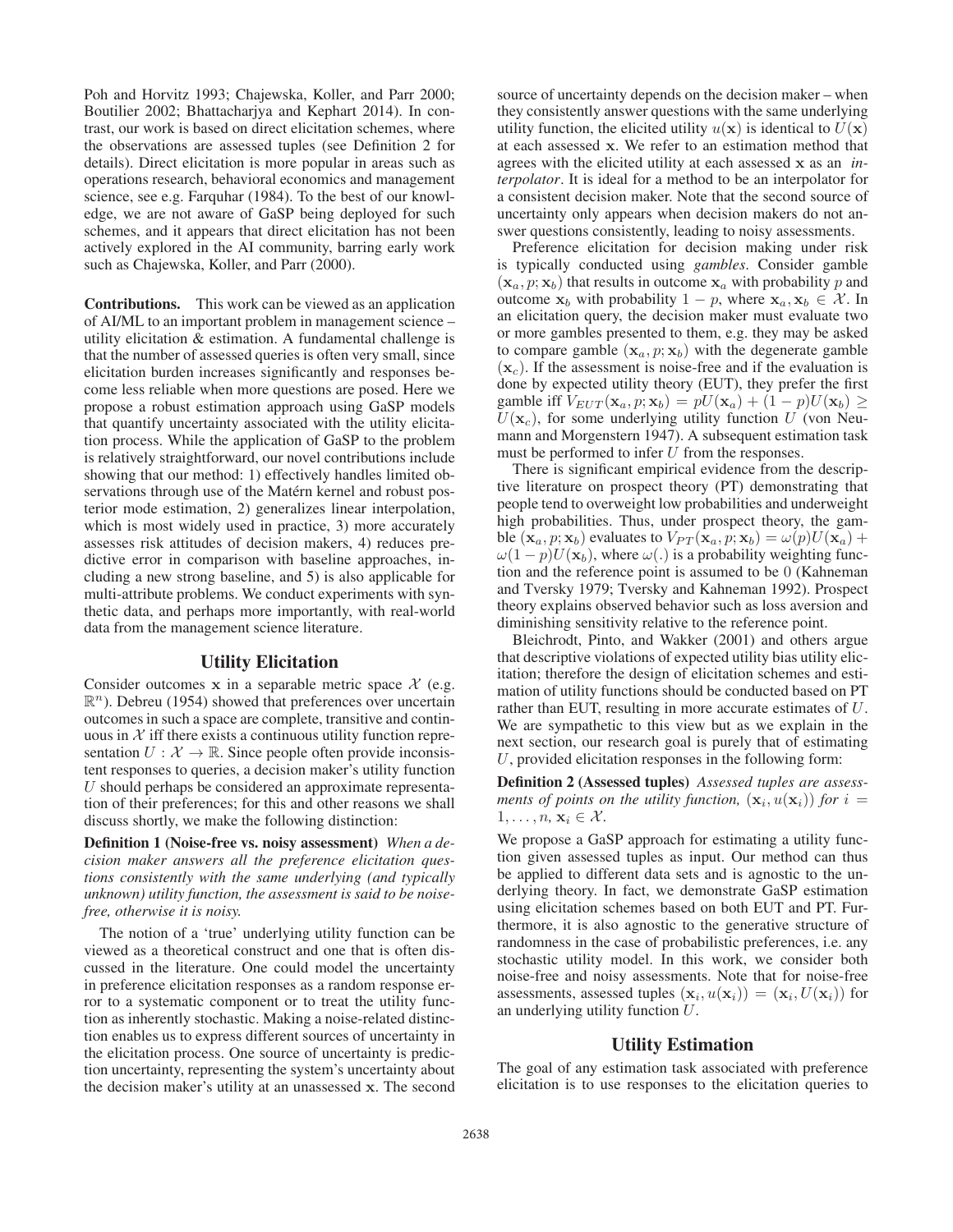infer the decision maker's utility function  $U(\mathbf{x})$ . Here we discuss parametric estimation and linear interpolation, highlighting their limitations, along with a novel baseline.

### Parametric Estimation

Parametric estimation is a popular approach for estimating utility functions involving a single attribute  $x$  (Eliashberg) and Hauser 1985; Kirkwood 2004). The most common parametric forms are the exponential and power functions. The exponential utility function follows  $a-b$  sgn( $\rho$ ) exp ( $-x/\rho$ ), where a and  $b > 0$  are constants and sgn( $\rho$ ) is the sign of the risk tolerance parameter  $\rho \neq \infty$ . The power utility function is of the form  $a + b \text{ sgn}(\alpha) \text{ sgn}(x) |x|^{\alpha}$ , with constants a and  $b > 0$ , where sgn( $\alpha$ ) and sgn(x) are the signs of  $\alpha \neq 0$ and  $x$ . The limiting cases for the exponential and power functions are the linear and logarithmic functions; these two families of functions are the only ones that satisfy constant risk aversion and constant relative risk aversion respectively (Pratt 1964). It is not hard to see that a parametric method will not be an interpolator unless the underlying utility function follows the parametric class being used.

#### Linear Interpolation

An alternate approach that is popular in the empirical literature on estimating single-attribute utility functions is that of piece-wise linear interpolation across assessed tuples (Abdellaoui 2000; Abdellaoui, Bleichrodt, and Paraschiv 2007). Such an approach is essentially equivalent to the *predictive mean* of the extended Wiener process, defined as a stochastic process  $W_t$  with independent, normally distributed increments  $W_t-W_s \sim \mathcal{N}(0,t-s)$  for  $t \geq s \geq 0$  with continuous sample paths (Karlin 1975). A Wiener process is typically defined to have initial value  $W_0 = 0$  but we may relax this assumption. The predictive distribution is formalized in the following lemma.

**Lemma 1** *(Theorem 2.1 in (Karlin 1975)) Assume*  $W_t$ ,  $t \in$ T *follows a Wiener process. Assume we have observations*  $W_{t_1}, ..., W_{t_n}$  with  $0 < t_1 < t_2 < ... < t_n$ . For any  $t_i \le$  $t_* ≤ t_{i+1}$ , for any  $1 ≤ i < n$  and  $i ∈ ℕ$ , the predictive dis*tribution of*  $W_{t_*}$  *given*  $W_{t_1}, ..., W_{t_n}$  *is*  $W_{t_*}$   $|W_{t_1}, ..., W_{t_n}$  ∼  $\mathcal{N}(\mu_*, V_*)$ , where  $\mu_* = \frac{(t_{i+1}-t_*)W_{t_i}+(t_*-t_i)W_{t_{i+1}}}{t_{i+1}-t_i}$  and  $V_* = \frac{(t_{i+1}-t_*)(t_*-t_i)}{t_{i+1}-t_i}.$ 

Lemma 1 states that if the utility function is modeled as a Wiener process for a single attribute  $t$ , the posterior mean  $\mu_* = E[W_{t_*} | W_{t_1}, ..., W_{t_n}]$  for assessing the utility at a point  $t_{\ast}$  (that has not been assessed) is equivalent to linear interpolation between two nearby assessed tuples. Indeed, a Wiener process is a special case of GaSP (which we will formally define in the next section) with initial value  $W_0 = 0$ , mean zero and covariance function  $Cov(W_s, W_t) = min(s, t)$  at any  $s, t \geq 0$ , and continuous sample path. However, a Wiener process is not differentiable everywhere and consequently using the posterior mean (i.e. linear interpolation) poses problems for estimating the risk aversion coefficient, since it relies on computing derivatives.

### Example 1 (Linear interpolation and overconfidence) *Figure 1 displays the function*  $y = 3sin(5\pi t) + cos(7\pi t)$



Figure 1: Interpolation of the function  $y = 3sin(5\pi t) +$  $cos(7\pi t)$  plotted as black curves with 12 assessments equally spaced in  $[0, 1]$  (black dots). Predictions by the extended Wiener process (left panel) and the GaSP model (right panel) are plotted as blue curves. 95% predictive confidence intervals are shown by the grey area.

*(treated as unknown) with assessments on 12 equally spaced points in* [0, 1]*. The left panel shows the prediction (blue curves) by the extended Wiener process (for which we do not assume*  $W_0 = 0$ *). Not only does the prediction show discrepancy at places where the derivatives of the function change, it is also clearly overconfident as the 95% confidence interval covers regions that are a lot smaller than the nominal 95%. In comparison, the right panel is the prediction by the method we propose with the same 12 assessed points, using the default setting in the RobustGaSP R Package (Gu, Palomo, and Berger 2019). While this example illustrates a shortcoming of linear interpolation using a generic function that is measured at a finite number of values in its domain, the above weakness is relevant to our objective of estimating a utility function using experimentally assessed tuples.*

Another limitation of a Wiener process estimation approach is that it is only defined in a one-dimensional domain and thus is limited to single-attribute utility function estimation. Although there is some literature on interpolation in multi-attribute problems, e.g. Bell (1979), it is challenging due to the curse of dimensionality. A more general GaSP approach with suitable covariance functions built on the space of multiple attributes may be more suitable.

### Quantile-Parameterized Distributions

Quantile-parameterized distributions (QPD) have recently been introduced for modeling uncertainties (Keelin and Powley 2011). This approach characterizes a continuous probability distribution based on a number of assessed quantile/probability pairs. Although QPDs have not been discussed in the context of utility elicitation, it is straightforward to apply the approach conceptually, since assessed tuples are analogous to quantile/probability pairs. Denoting these assessed tuples as  $(x_i, u_i)$  for  $i = 1, ..., n$ , where  $u_i$ is the assessed utility scaled from  $[0, 1]$ , the inverse CDF of a QPD takes the form:

$$
F^{-1}(u) = \begin{cases} L_0 & u = 0\\ \sum_{i=1}^q a_i g_i(u) & 0 < u < 1\\ L_1 & u = 1 \end{cases}
$$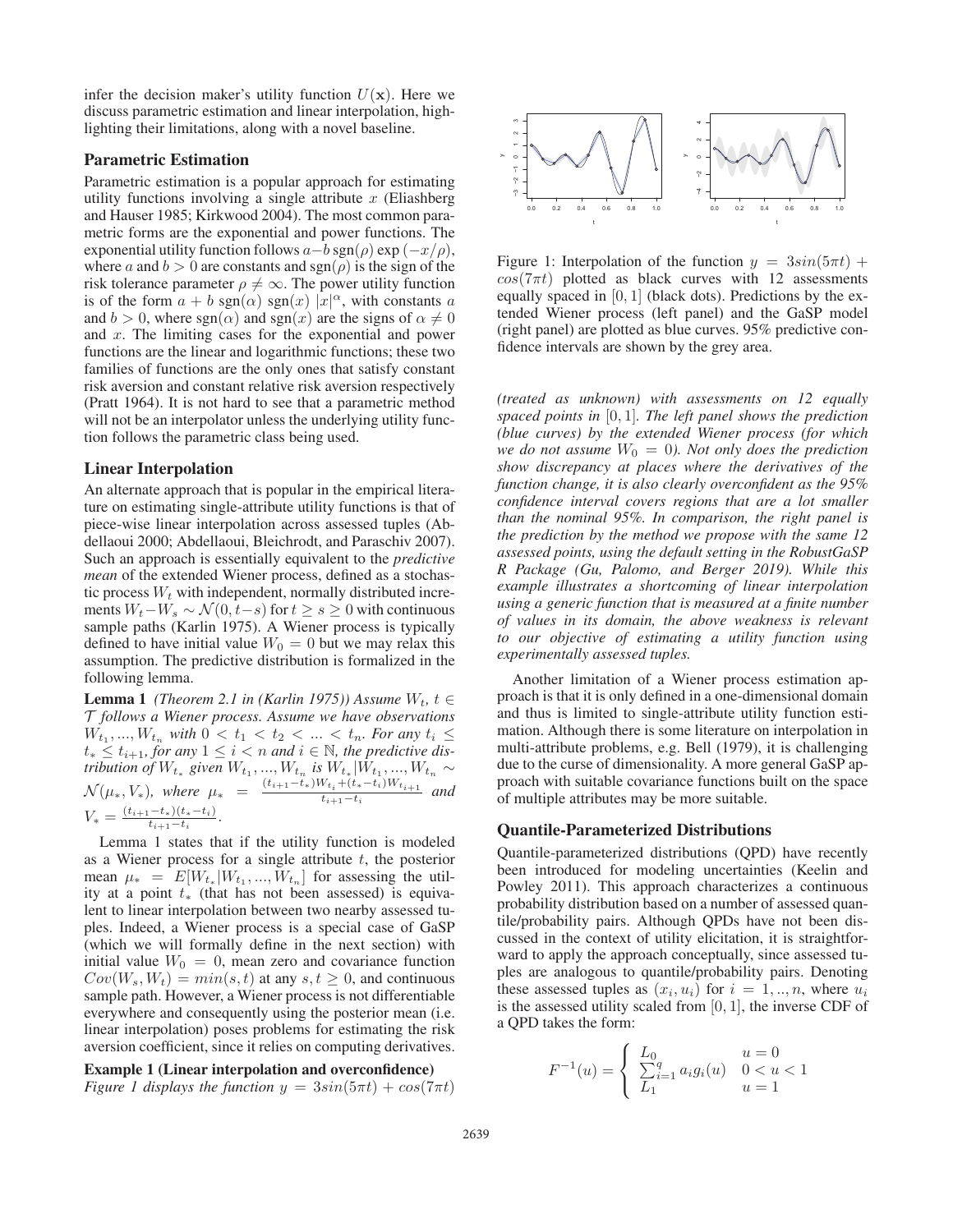with left handed limit  $L_0 = \lim_{y \to 0^+} F^{-1}(u)$ , right handed limit  $L_1 = \lim_{y \to 1^{-}} F^{-1}(u)$ , and  $g_i(\cdot)$  referring to basis functions for  $i = 1, ..., q, q \leq n$ . When the domain of x is a real line, a simple choice is the Q-normal distribution, where the basis functions are  $g_1(u)=1, g_2(u)=\Phi^{-1}(u)$ ,  $g_3(u) = y\Phi^{-1}(u)$ ,  $g_4(u) = u$ , with  $\Phi$  being the normal CDF. Note that the results depend entirely on the choice of basis functions; further research is required to explore suitable models for utility elicitation. Here we consider QPDs solely as another benchmark for comparison, since they provide some flexibility to model a curve ranging from [0, 1].

### Estimation with GaSP

We introduce a Bayesian nonparametric method that takes assessed tuples as training data input, regardless of the underlying theory and assumptions used to derive them, and provide an estimated utility function  $\hat{u}(\mathbf{x})$ , where **x** could either be a single attribute or multiple attributes.

#### Model Formulation

To set notation, let  $\mathbf{x} = (x_1, ..., x_p)^T$  be a vector of p different attributes and let  $u(\mathbf{x})$  be the utility evaluated at **x**. Let us consider a random utility function modeled in a general regression way with the form  $u(\mathbf{x}) = m(\mathbf{x}) + z(\mathbf{x})$ .  $m(\mathbf{x})$ is the *mean function*, modeled as:

$$
E[u(\mathbf{x})] = m(\mathbf{x}) = \mathbf{h}(\mathbf{x})\boldsymbol{\theta} = \sum_{j=1}^{q} h_j(\mathbf{x})\theta_j,
$$
 (1)

where  $h(x)$  is assumed to be a q dimensional domain dependent basis function for any  $x \in \mathcal{X}$ , with unknown regression parameters  $\theta_i$  for each basis function  $h_i(\mathbf{x})$ .  $h_i(\mathbf{x})$  could be chosen, e.g., as a particular parametric form or as a polynomial function in **x**. For the additive residual term, instead of taking  $z(\mathbf{x})$  as independent measurement errors as in Eliashberg and Hauser (1985), we model  $z(\cdot)$  as a stationary GaSP:

$$
z(\cdot) \sim GasP(0, \sigma^2 c(\cdot, \cdot)), \tag{2}
$$

with variance  $\sigma^2$  and pair-wise correlation function  $c(\cdot, \cdot)$ . In return, the joint distribution of any n inputs  $\{x_1, \ldots, x_n\}$  $\mathscr{X}$ , follows a multivariate normal distribution,

$$
((z(\mathbf{x}_1),...,z(\mathbf{x}_n))^T \mid (\sigma^2, \mathbf{C})) \sim \mathcal{N}(\mathbf{0}, \sigma^2 \mathbf{C}), \quad (3)
$$

i.e. a normal distribution that is conditional on the unknown variance  $\sigma^2$  and the Gram (correlation) matrix **C** (Rasmussen and Williams 2006) whose  $(i, j)$  element is  $c(\mathbf{x}_i, \mathbf{x}_j)$ . By definition, the covariance of the utility is:

$$
Cov(u(\mathbf{x}_a), u(\mathbf{x}_b)) = \sigma^2 c(\mathbf{x}_a, \mathbf{x}_b),
$$

for any  $x_a, x_b \in \mathcal{X}$ . If  $p = 1$  (i.e. single attribute),  $c(x_a, x_b) = min(x_a, x_b)$  on input domain  $[0, +\infty)$  and initial value 0, GaSP becomes a Wiener Process . To extend the definition to the case when  $p > 1$ , the isotropic assumption is sometimes made for modeling a spatial process (Gelfand et al. 2010), meaning that the correlation function  $c(\mathbf{x}_a, \mathbf{x}_b)$ is a function of  $||\mathbf{x}_a - \mathbf{x}_b||$  where  $|| \cdot ||$  is the Euclidean distance. However, the domain of attributes typically varies on



Table 1: Popular choices of correlation functions, when  $c_l(x_{al}, x_{bl}) = c_l(d_l)$  with  $d_l = |x_{al} - x_{bl}|$  for  $l = 1, ..., p$ . Here  $\nu_l$  is the roughness parameter,  $\gamma_l$  is the range parameter,  $\Gamma(\cdot)$  is the gamma function and  $\mathcal{K}_{\nu}(\cdot)$  is the modified Bessel function of second kind of order  $\nu_l$ .

completely different scales (e.g. between the price and comfort of a car), so the effect of the attributes on the correlations will be highly variable. Consequently, the assumption of isotropy may not be reasonable. Instead, the product correlation function is often assumed:

$$
c(\mathbf{x}_a, \mathbf{x}_b) = \prod_{l=1}^p c_l(x_{al}, x_{bl}), \tag{4}
$$

where  $c_l(\cdot, \cdot)$  is a one-dimensional correlation function for the  $l^{th}$  attribute. We list several frequently used correlation functions in Table 1. The difference between the above product correlation function and the isotropic assumption is that for the former, there are parameter(s) in each correlation  $c_l(\cdot, \cdot)$  that can control the size of correlation and smoothness of the utility function on this attribute (which could be learned from the data), whereas the isotropic correlation is a function of the Euclidean distance between two attributes.

The power exponential covariance and the Matérn covariance have been used in many applications. When  $\nu_l$  =  $(2k + 1)/2$  where  $k \in \mathbb{N}$ , Matérn correlation has a closed form. For example, when the roughness parameter  $\nu_l = 5/2$ , the Matérn correlation is:

$$
c_{Mat}(d_l) = \left(1 + \frac{\sqrt{5}d_l}{\gamma_l} + \frac{5d_l^2}{3\gamma_l^2}\right)exp\left(-\frac{\sqrt{5}d_l}{\gamma_l}\right), \quad (5)
$$

where  $d_l = |x_{al} - x_{bl}|$ . As the roughness parameter  $(\nu_l)$ is fixed at a chosen value, we only need to estimate the range parameters  $(\gamma_l)$  in the correlation function. The sample path of GaSP with the Matérn correlation defined in equation (5) is twice mean square differentiable (Rasmussen and Williams 2006), allowing one to infer the risk attitude using twice derivatives of the GaSP as discussed later. We found the GaSP model with the Matérn correlation in equation  $(5)$ performs well in both simulated and real studies of utility elicitation, but we do not preclude the use of other correlation functions with suitable differentiable results in future applications.

### Posterior Predictive Distribution

Denote assessed tuples as  $(x^D, u(x^D))$ , where  $x^D$  =  $\{\mathbf x_1^{\mathcal{D}}, \mathbf x_2^{\mathcal{D}}, \dots, \mathbf x_n^{\mathcal{D}}\}$  are *n* points in the domain of the multiattributes. As we are empirically limited by a small number of assessed utility values, we seek the *posterior predictive distribution* of the utility function  $u^*(x^*)$  at any input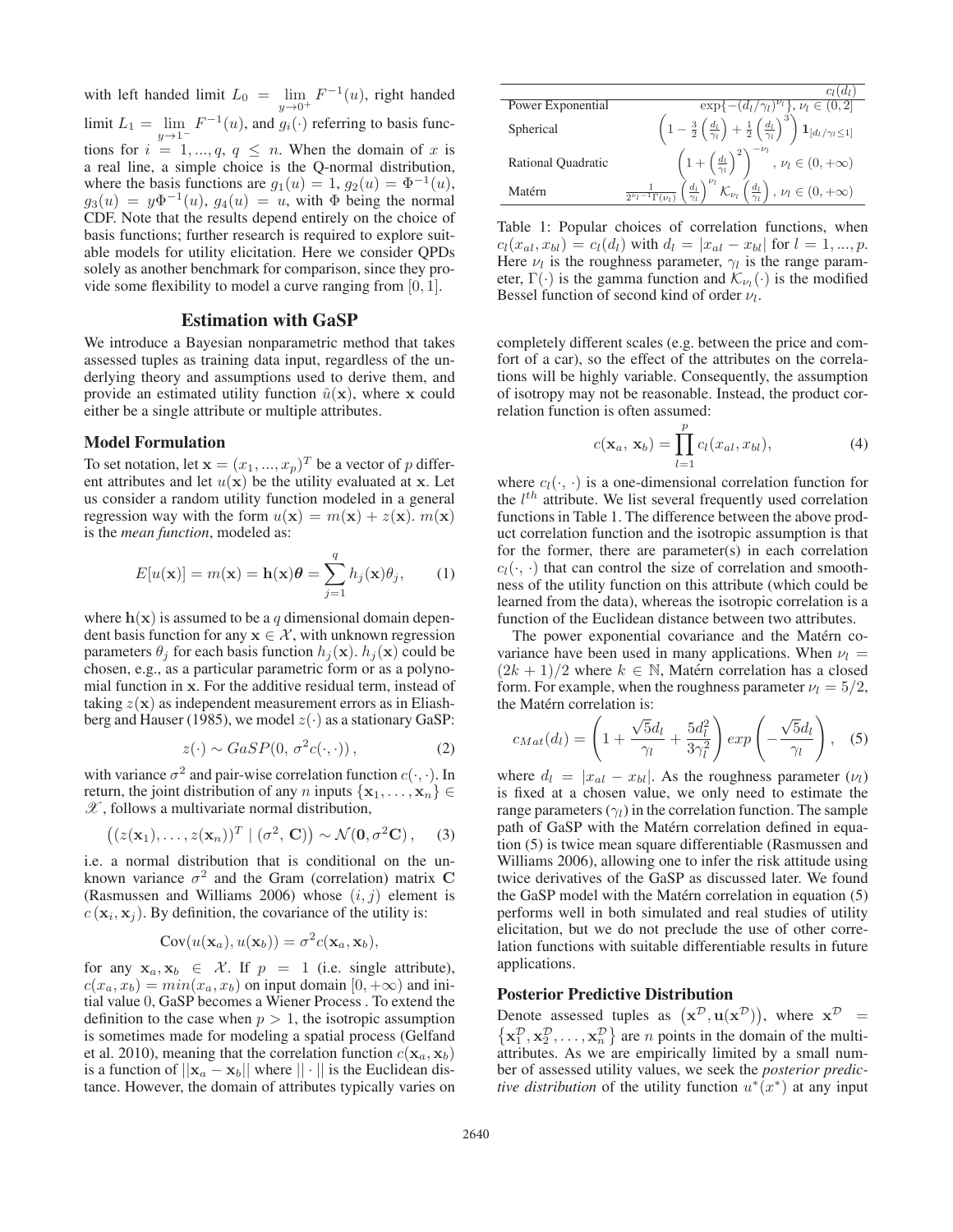$x^*$  ∈ X based on the assessed tuples  $(\mathbf{x}^D, \mathbf{u}(\mathbf{x}^D))$ . For simplicity, denote  $\mathbf{u}^{\mathcal{D}}=\left(u(\mathbf{x}_1^{\mathcal{D}}),u(\mathbf{x}_2^{\mathcal{D}}),...,u(\mathbf{x}_n^{\mathcal{D}})\right)^T$  as the assessed utility points in the design. As per the chosen GaSP model, the likelihood is a multivariate normal likelihood:

$$
\mathcal{L}(\mathbf{u}^{\mathcal{D}}|\boldsymbol{\theta}, \sigma^2, \boldsymbol{\gamma}) = (2\pi\sigma^2)^{-n/2} |\mathbf{C}|^{-1/2}
$$

$$
\times \exp\left\{-\frac{(\mathbf{u}^{\mathcal{D}} - \mathbf{h}(\mathbf{x}^{\mathcal{D}})\boldsymbol{\theta})^T \mathbf{C}^{-1} (\mathbf{u}^{\mathcal{D}} - \mathbf{h}(\mathbf{x}^{\mathcal{D}})\boldsymbol{\theta})}{2\sigma^2}\right\}
$$

,

where  $h(\mathbf{x}^D)$  is the  $n \times q$  basis design matrix with  $(i, j)$  element  $h_j(\mathbf{x}_i^D)$ . The model parameters for posterior estimation are the mean parameter  $\boldsymbol{\theta} = (\theta_1, \theta_2, ..., \theta_q)^T$ , variance parameter  $\sigma^2$  and range parameters  $\boldsymbol{\gamma} = (\gamma_1, \gamma_2, ..., \gamma_p)^T$  in the correlation function in equation (5).

We take an objective Bayesian approach using the reference prior for the model parameters (Berger, De Oliveira, and Sanso 2001), and estimate  $\gamma$  by the maximum marginal posterior mode with robust parameterization (Gu, Wang, and Berger 2018; Gu 2018). We use robust estimation as the number of assessed tuples is typically small, a scenario where some routinely used methods (e.g. the maximum likelihood estimator) are unstable, leading to a large predictive error; see e.g. Figure 1 in Gu, Wang, and Berger (2018).

The predictive distribution of  $u(\mathbf{x}^*)$  at a new point  $\mathbf{x}^* \in$  $X$ , given the assessed tuples and the estimated range parameter  $\hat{\gamma}$ , is a t-distribution with  $n - q$  degrees of freedom:

$$
u(\mathbf{x}^*) \mid \mathbf{u}^{\mathcal{D}}, \hat{\gamma} \sim t(\hat{u}(\mathbf{x}^*), \hat{\sigma}^2 c^{**}, n - q). \tag{6}
$$

The closed form expressions for  $\hat{u}(\mathbf{x}^*)$ ,  $\hat{\sigma}^2$  and  $c^{**}$  are given in Gu, Wang, and Berger (2018).

The predictive mean  $\hat{u}(\mathbf{x}^*)$  will be used for estimation of a utility function at any **x**∗. The predictive mean estimator at any  $\mathbf{x}_i^{\mathcal{D}}$  is an *interpolator* meaning that  $\hat{u}(\mathbf{x}_i^{\mathcal{D}}) = u(\mathbf{x}_i^{\mathcal{D}})$ (Gu and Berger 2016). For noisy assessments, we do not expect the prediction of GaSP to be exact at the assessed points. In this scenario, an independent noise can be added in the model by defining  $\tilde{z}(\mathbf{x}) = z(\mathbf{x}) + \varepsilon$ , where  $\varepsilon$  is independent white noise. The objective Bayesian inference for such a GaSP model is similar to the method discussed above (Ren, Sun, and He 2012).

#### Derivatives of the Utility Function

Differentiability is an important property of utility functions, e.g. the Arrow-Pratt measure of local risk aversion is defined as  $\lambda(x) = -u''(x)/u'(x)$ . Our proposal to use GaSP is helpful in this regard since the derivative processes are also GaSP when the covariance function is mean square differentiable (Rasmussen and Williams 2006).

For demonstration purposes, we derive the first and second order derivative processes of the Matern class correla- ´ tion with roughness parameter equal to  $2.5<sup>1</sup>$ . The result can be easily extended to directional derivative processes with regard to each attribute in the multi-attribute case, i.e.  $\frac{\partial u(\mathbf{x})}{\partial x_l}$ , for  $l = 1, ..., p$ . The risk attitude can be assessed using the predictive distribution of the derivative processes. Unlike the

estimation by linear interpolation (Abdellaoui, Bleichrodt, and Paraschiv 2007), our approach for estimating the risk attitude enables full assessment of the uncertainty.

#### Synthetic Data Experiments

In this section, we explore practical ramifications through experiments with synthetic data. In preference elicitation, only a limited number of questions can be posed, thus the number of assessed tuples is typically small:  $n = 7$  and 10 are considered herein. Out of sample mean squared error  $MSE = \sum_{i=1}^{n^*} {\{\hat{u}(x_i^*) - u(x_i^*)\}}^2/n^*$  is utilized for comparison, where  $x_i^* \in \mathcal{X}$  is the  $i^{th}$  equally spaced held-out point and  $n^* = 1,001$  is used for testing throughout this section. We assume  $U(x_{min})=0$  and  $U(x_{max})=1$ , where  $x_{min} = 0$  and  $x_{max} = 10^5$  are lower and upper bounds of  $X$  in simulated studies. Assuming ground truth of a power utility function, we compare the exponential function (Exp), linear interpolation (LI) and quantile-parameterized distribution (QPD) method with GaSP. The experiments were repeated with other functions, yielding similar results; these are omitted due to space limitation.

For the parametric methods and QPD method, we estimate the parameters with the minimum least squares error. For the QPD, we choose the basis function to be  $g_1(u)=1$ ,  $g_2(u) = \Phi_*^{-1}(u)$ ,  $g_3(u) = u\Phi_*^{-1}(u)$ ,  $g_4(u) = u$ . As the domain of x is  $[0, 10^5]$ , the usual Q-normal distribution is not a sensible choice. Instead, we let  $\Phi_*^{-1}(u)$  be a normal distribution truncated at  $0$  and  $10<sup>5</sup>$  centered at  $0$  with standard deviation  $5 \times 10^4$ . This seems to perform the best among all basis functions we explored.

### Comparing Utility Function Estimates

First we assume that assessments are noise-free. Table 2 displays the out of sample MSE when the underlying utility function  $U$  is power. Since the power utility function is a subclass of models contained within the GaSP framework with mean basis  $h(x) = x^{\alpha}$  and variance  $\sigma = 0$ , we choose the mean function of the GaSP to be misspecified by selecting an inconsistent mean basis  $(x^{0.5})$ , to highlight that GaSP performs well even in this scenario. GaSP outperforms the other methods and the discrepancy is usually several orders of magnitude less than that for parametric fitting, and it is usually ten to hundred times better than LI.

| Method     | $\alpha = 0.7$       | $\alpha = 1.5$       | $\alpha = 2.5$       |
|------------|----------------------|----------------------|----------------------|
| Exp        | $5.6 \times 10^{-4}$ | $3.2 \times 10^{-4}$ | $6.9 \times 10^{-4}$ |
| LL         | $9.5 \times 10^{-6}$ | $4.8 \times 10^{-5}$ | $3.8 \times 10^{-4}$ |
| GaSP       | $2.8\times10^{-7}$   | $5.5\times10^{-6}$   | $5.0\times10^{-6}$   |
| <b>OPD</b> | $2.2 \times 10^{-5}$ | $2.8 \times 10^{-4}$ | $2.8 \times 10^{-3}$ |

Table 2: Out of sample MSE for noise-free assessments with  $n = 7$ . U is assumed to be power with different  $\alpha$ .

Next we assume noisy assessments, specifically that utilities are random with additive noise:

$$
u(x) = U(x) + \epsilon; \ \epsilon \mid \sigma_{\epsilon}^{2} \sim \mathcal{N}(0, \sigma_{\epsilon}^{2}), \tag{7}
$$

<sup>&</sup>lt;sup>1</sup>Please see the arXiv version for closed form expressions of the derivative processes: https://arxiv.org/abs/1807.10840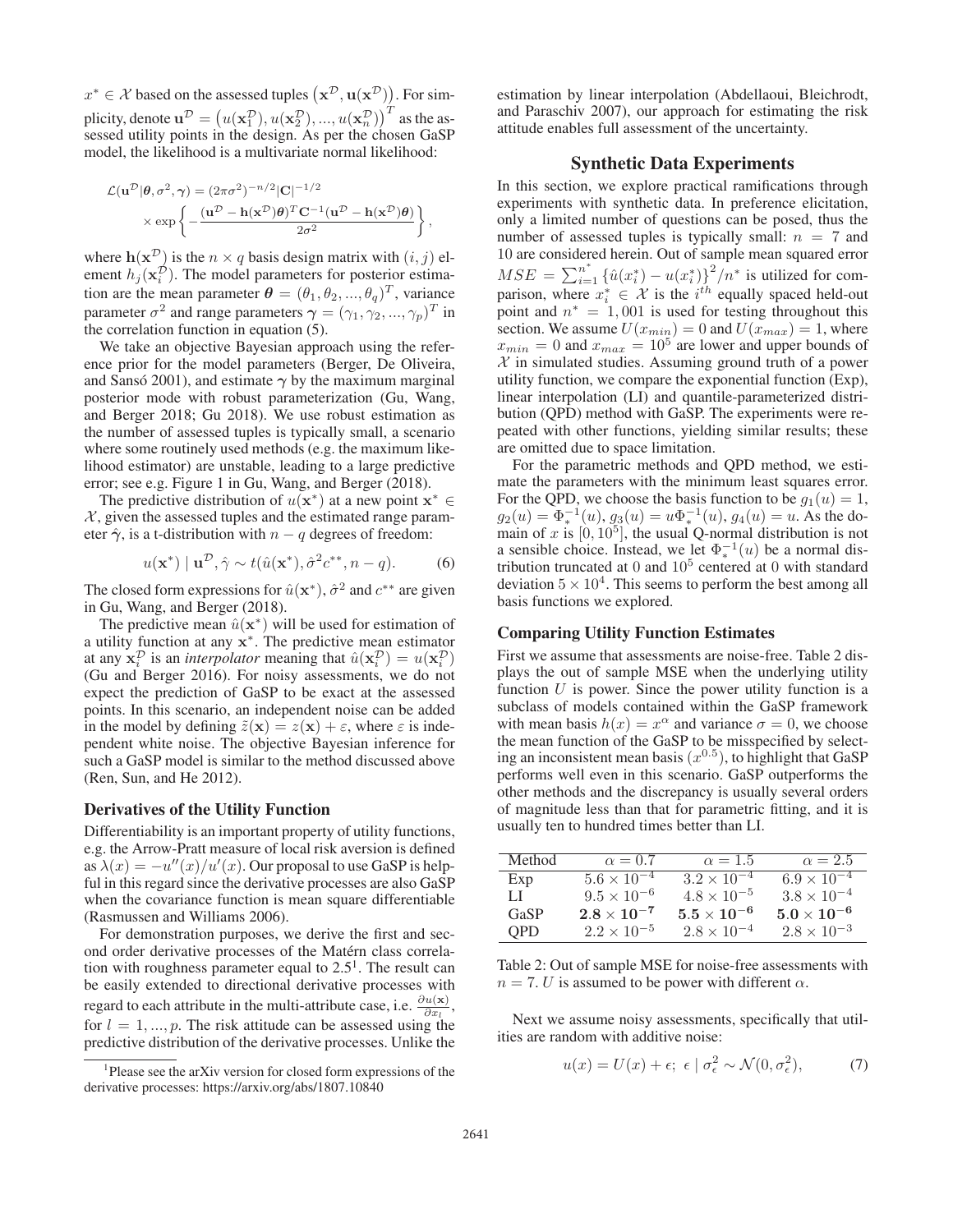| Method     | $\alpha = 0.7$       | $\alpha = 1.5$       | $\alpha = 2.5$       |
|------------|----------------------|----------------------|----------------------|
| Exp        | $5.6 \times 10^{-4}$ | $3.2 \times 10^{-3}$ | $6.9 \times 10^{-4}$ |
| LL         | $1.8 \times 10^{-5}$ | $3.4 \times 10^{-5}$ | $1.9 \times 10^{-4}$ |
| GaSP       | $9.7 \times 10^{-6}$ | $1.7 \times 10^{-5}$ | $1.3\times10^{-4}$   |
| <b>OPD</b> | $2.4 \times 10^{-5}$ | $2.1 \times 10^{-4}$ | $2.1 \times 10^{-3}$ |

Table 3:  $AvgMSE$  for noisy assessments with  $n = 10$  and when U is assumed to be power, with  $\sigma_{\epsilon} = 0.005$ .

where  $U(x)$  is the underlying utility function and  $\sigma_{\epsilon}^2$  is the variance of the Gaussian noise. Since the assessed points are noisy, we simulated  $N = 200$  experiements to average out the design effect, and calculate the average MSE:  $AvgMSE = \frac{1}{N} \sum_{j=1}^{N} MSE_j$ . Here the total held-out testing points for each case is thus  $n^* \times N = 200, 200$ .

Compared to the results of noise-free assessments, all methods have comparatively large MSE for noisy assessments, as shown in Table 3. Indeed, if the elicited utilities are dominated by noise, none of the methods works as well as the noise-free cases. Compared to all baselines, GaSP still has the smallest predictive error.

### Comparing Derivatives

In Abdellaoui, Bleichrodt, and Paraschiv (2007) and Abdellaoui, Bleichrodt, and l'Haridon (2008), the curvature of utility functions is classified as either concave, convex or of mixed type, using LI or parametric fitting. Such classification is *global* and characterizes the dominant risk attitude implied by the assessed utility function throughout the entire domain. In the LI method, empirical derivatives of assessed utility points are utilized for estimation of curvature. Let  $P_i$ be an observed utility middle point between two neighboring elicited utility points  $P_{i-1}$  and  $P_{i+1}$ . Denote  $S^-(P_i)$  and  $S^{+}(P_i)$  as slopes of the straight line between  $P_i$  to  $P_{i-1}$ and  $P_i$  to  $P_{i+1}$  respectively.  $\Delta S(P_i) = S^+(P_i) - S^-(P_i)$ is used as the estimate of convexity at point  $P_i$ . The utility function is typically estimated to be concave (convex) if more than  $\approx 2/3$  elicited utility points are estimated to be concave (convex), otherwise it is denoted as a mixed type.

In the GaSP method, one can compute the posterior distribution of the second derivative for *any* point  $x^*$  in the domain as mentioned previously. When  $Pr(u''(x^*) \leq$  $0|u(x_1),...,u(x_n))>0.5$ , the utility function is predicted to be concave at  $x^*$ , otherwise convex. In the following simulations, we compute the predictive distribution on  $n^* =$ 10, 000 equally spaced inputs  $x_i^*, i = 1, ..., n^*$ , and use the proportion of points that are predicted to be concave/convex to predict the overall curvature of the function.

The results for estimating global concavity by LI and GaSP are shown in Figure 2. In the top row of Figure 2, the underlying utility functions are all concave. Due to the effect of noisy assessment, the proportion of concave points by LI is between  $1/3$  to  $2/3$  in most of the experiments, meaning that LI fails to identify the concavity of the functions, classifying them of mixed type instead. In the bottom row of Figure 2, when the underlying utility function is convex, LI fails to identify the convexity of the utility functions



Figure 2: Boxplot of the proportion of points predicted as concave for  $N = 500$  experiments. Upper figures show results for noisy assessment of concave exponential utilities with  $\sigma_{\epsilon} = 0.01$ ,  $\rho = 2/3$  (left) and  $\sigma_{\epsilon} = 0.02$ ,  $\rho = 1/3$ (right). Lower figures show results for noisy assessment of convex exponential utilities with  $\sigma_{\epsilon} = 0.01, \rho = -1/2$ (left) and  $\sigma_{\epsilon} = 0.02$ ,  $\rho = -1/4$  (right).  $n = 15$  for all.

and again classifies a majority of points as the mixed type. Compared to LI, GaSP predicts curvature more accurately. In the top row, the proportions of concavity points are almost all close to 1 across  $N = 500$  experiments. In the bottom row, most points are predicted to be convex for a majority of experiments. Using 2/3 as the threshold would correctly classify most of the utility functions using GaSP.

There are two main reasons why GaSP performs better. First, GaSP prediction of concavity of point  $x^*$  utilizes information from all assessed tuples rather than just the two neighboring points as in LI. Second, prediction of concavity by GaSP is averaged by many predictive samples of second derivatives ( $n^* = 10,000$  chosen here) over the entire attribution domain rather than the limited number of  $n$  assessed tuples in LI. GaSP estimation is therefore better at analyzing preference properties like risk attitude.

### Real Data Experiments

### Single Attribute Dataset

Let us compare the parametric and nonparametric methods using a real dataset from Abdellaoui, Bleichrodt, and Paraschiv (2007), collected from a prospect theory based scheme.  $k = 48$  people answered a series of questions about comparisons between risky gambles. Due to the effect of loss aversion, the range of the loss domain (negative outcomes) is assumed to be  $[-1, 0]$  and the range of the gain domain (positive outcomes) is constructed to be  $[0, 0.25]$ , with 11 and 7 assessed tuples in each domain respectively. See Abdellaoui, Bleichrodt, and Paraschiv (2007) for details about the design and elicited scheme.

To test the predictive performance of different methods, we randomly sample  $n_{loss}^* = 4$  and  $n_{gain}^* = 3$  assessed tuples in the loss and gain domains for each person respec-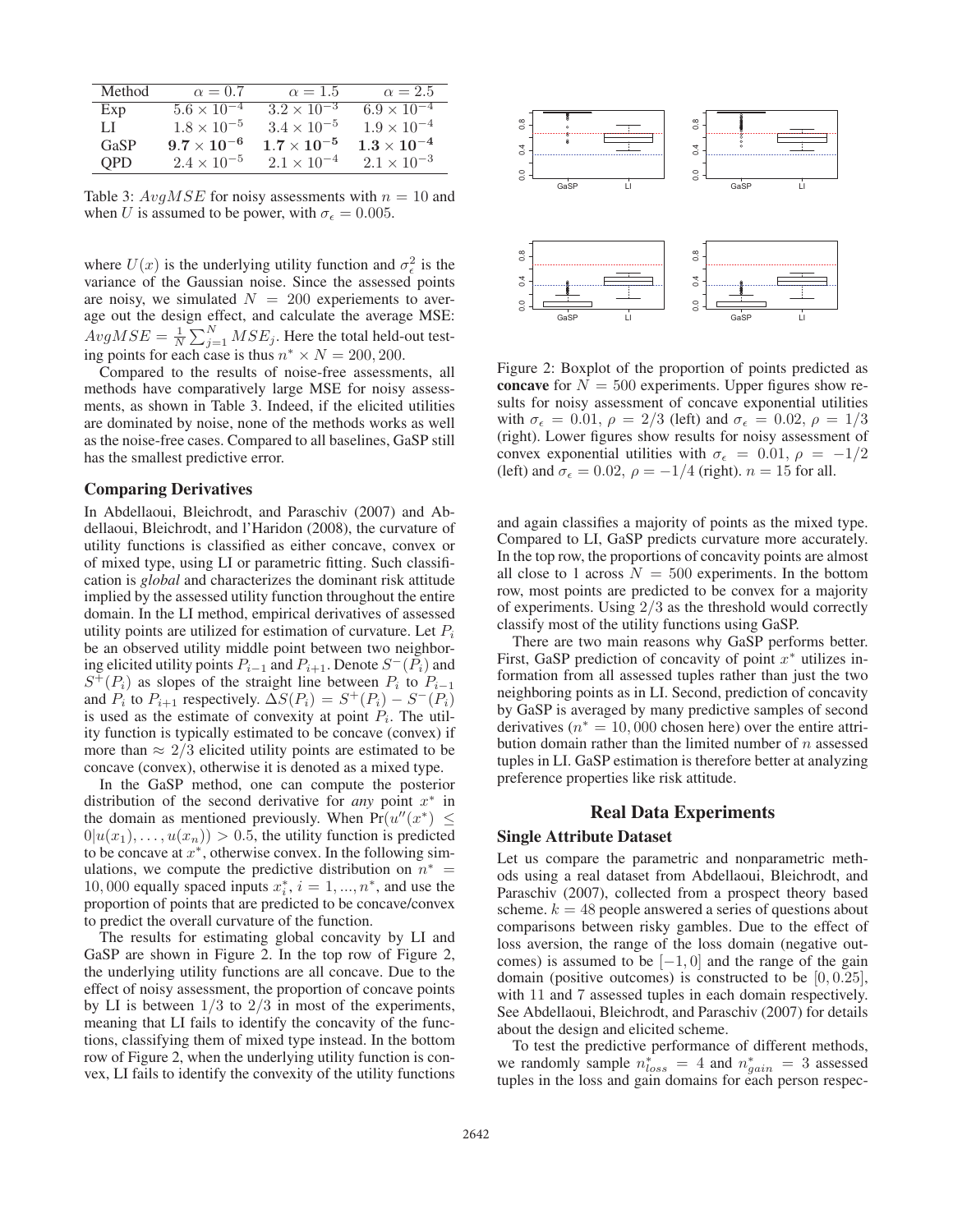| AvgMSE | GaSP                 |                      | Pow                  | Exp                  |
|--------|----------------------|----------------------|----------------------|----------------------|
| Loss   | $8.9 \times 10^{-4}$ | $9.7 \times 10^{-4}$ | $1.5 \times 10^{-3}$ | $1.7 \times 10^{-3}$ |
| Gain   | $7.4\times10^{-5}$   | $8.2 \times 10^{-5}$ | $1.1 \times 10^{-4}$ | $1.1 \times 10^{-4}$ |

Table 4: Average out of sample MSE for losses and gains using GaSP, linear interpolation (LI), power (Pow) and exponential (Exp) in the single attribute dataset. MSE is averaged over  $n_{loss}^* kN = 96$ K and  $n_{gain}^* kN = 72$ K respectively.

tively, saving them as the test set, while the remaining assessed tuples are used as the training set. We repeat this experiment  $N = 500$  times, and fit each method for each experiment. We see in Table 4 that the average out of sample MSE for GaSP is similar to but better than LI. It is much smaller than those for the power and exponential functions. The parametric fit, albeit straightforward in interpretation, induces extra assumptions and may lead to poor estimates.

### Multiple Attribute Dataset

To demonstrate the performance of the GaSP model for utility functions with multiple attributes, we study a real dataset with three attributes (Fischer, Jia, and Luce 2000). This experiment was conducted among 22 students at Duke about decisions pertaining to course selection involving three attributes. The attributes  $\mathbf{x} = (x_1, ..., x_3)$  include the degree of interest, expected teaching quality and the average grade, each of which has 5 levels. The output  $u(\mathbf{x})$  is the utility rating of a course given a set of attributes. Each volunteer is asked to rate the same 20 courses along the three attributes.

Fischer, Jia, and Luce (2000) proposed *RandMAU* as a sampling model to capture the stimulus properties of *attribute conflict* and *attribute extremity*. The model is intended to characterize potentially inconsistent responses to preference elicitation questions through a stochastic model of the assessed utility. It is defined as  $u(x_1,...,x_p) = \sum_{i=1}^p \omega_i u_i(x_i) +$  $\omega \sum_{i=1}^{p}$  $i=1$  $\sum_{j>i}^{p} \omega_i u_i(x_i) \omega_j u_j(x_j) + \dots + \omega^{p-1} \prod_{i=1}^{p} \omega_i u_i(x_i),$ where  $1 + \omega = \prod_{r=1}^{p}$  $\prod_{i=1} (1 + \omega \omega_i)$  and  $\omega_i \sim_{ind} Beta(r_i, u_i)$ .  $p = 3$  is the number of attributes and  $u_i(x_i) = \left[\frac{x_i - x_{i0}}{x_i^* - x_{i0}}\right]$  $\big]$ <sup> $\alpha_i$ </sup> with  $x_{i0}$  and  $x_i^*$  as the lower and upper limits for attribute  $x_i$ . This model has 7 parameters  $(\omega_1, \omega_2, \omega_3, \omega, \alpha_1, \alpha_2, \alpha_3)$ but when  $(\omega_1, \omega_2, \omega_3)$  are known,  $\omega$  can be uniquely solved, which leaves the model with 6 degrees of freedom. The

authors specify two ways of estimating parameters, namely the *corner point* and *nonlinear least squares* estimation methods. The first approach uses only 7 out of the 20 data points for each participant to fit the model while the second minimizes the squared error using all assessed tuples.

We compare the afore-mentioned two approaches with our proposed GaSP approach for modeling the average ratings (shown in Table 1 in Fischer, Jia, and Luce (2000)) based on the attributes. We compute the out of sample MSE and  $R^2$  from our proposed GaSP estimation from the RandMAU-based methods of corner point and nonlin-

|         | corner point | nonlinear least square | GaSP   |
|---------|--------------|------------------------|--------|
| MSE     | 0.0084       | 0.0056                 | 0.0017 |
| $\,R^2$ | 0.9087       | 0.9391                 | 0.9813 |

Table 5: Out of sample performance using corner point, nonlinear least square and GaSP estimation in the multiple attribute dataset.

ear least squares estimation, using the 13 data points that are not used in the corner points approach. Since the sample size is very small, each time we only leave a data point out and compute the MSE and  $R^2$  for this point. The average out of sample MSE and  $R^2$  are shown in Table 5.

In Table 5, we find that the prediction by the GaSP model is several times better than the previous inference methods because it is flexible, while RandMAU is restrictive since each  $u_i(x_i)$  is assumed to be the power utility function and thus cannot capture other shapes. For the RandMAU methods, we find that nonlinear least square estimates are better than corner point estimates in terms of MSE and  $R<sup>2</sup>$ . This is because only 7 observations are used for prediction in corner point estimation, which is inefficient in estimation.

#### **Conclusions**

We have presented a nonparametric Bayesian approach involving GaSP for inferring a decision maker's utility function using assessed tuples as training data, regardless of the choice of elicitation protocol and underlying theory. We describe theoretical benefits over parametric approaches around the desired property of interpolation for noise-free assessment. Unlike the linear interpolation approach, the proposed method guarantees the differentiability of the estimated utility function by choosing an appropriate correlation function, Our nonparametric estimation approach is flexible to fit a large class of functions, and the predictive distribution provides probabilistic quantification of the decision maker's preference properties, such as the risk attitude.

Simulated experiments confirm that the GaSP model has lower predictive error than parametric method, as well as the quantile parametrized distribution method and linear interpolation, even when the simulated data are corrupted with additive Gaussian noise. Our approach also has a smaller out-of-sample predictive error of estimating utility functions and risk attitudes using real data sets from the literature, which demonstrates the effectiveness of our method.

Utility functions have specific functional characteristics. For instance, a utility function is often assumed to be monotonic in its arguments. A potential avenue for future work is around constrained GaSPs, which would extend the proposed approach to respect monotonicity.

#### Acknowledgments

The authors thank three anonymous reviewers for useful feedback and suggestions for improving the paper.